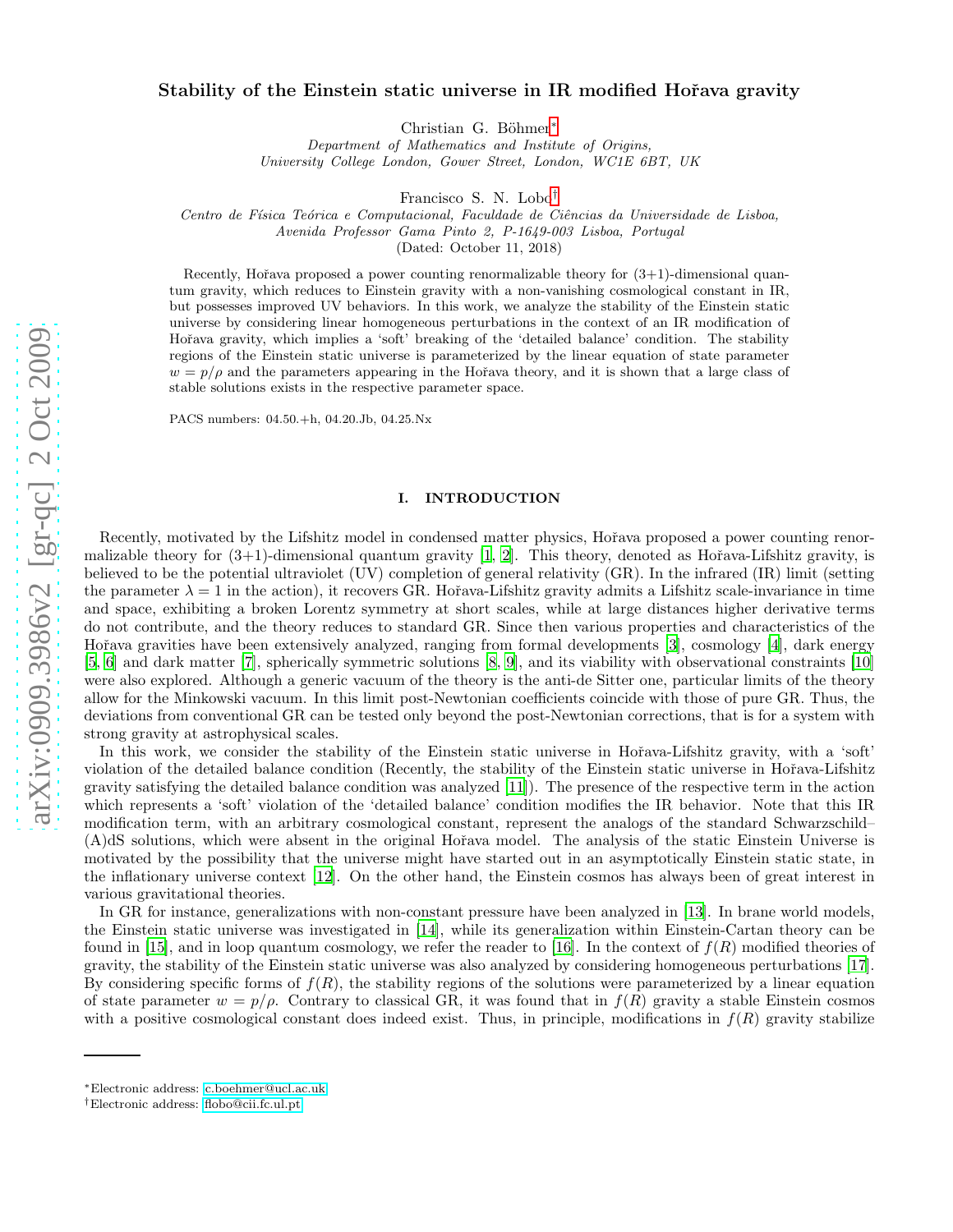2

solutions which are unstable in GR. Furthermore, in [\[18\]](#page-8-14) it was found that only one class of  $f(R)$  theories admits an Einstein static model, and that this class is neutrally stable with respect to vector and tensor perturbations for all equations of state on all scales. These results are apparently contradictory with those of Ref. [\[17\]](#page-8-13). However, in a recent work, homogeneous and inhomogeneous scalar perturbations in the Einstein static solutions were analyzed [\[19\]](#page-8-15), consequently reconciling both of the above works. In the context of modified theories of gravity, the stability of the Einstein static universe in  $f(G)$  Gauss-Bonnet modified gravity was also analyzed [\[20\]](#page-8-16). In particular, by considering a generic form of  $f(G)$ , the stability regions of the Einstein static universe were parameterized by the linear equation of state and the second derivative  $f''(G)$  of the Gauss-Bonnet term. It was shown that stable modes for all equation of state parameters  $w$  exist, if the parameters of the theory are chosen appropriately. Thus, the results show that perturbation theory of modified theories of gravity present a richer stability/instability structure than in GR.

Thus, it is the purpose of the present paper to consider the stability of the Einstein static universe by considering linear homogeneous perturbations in Hořava-Lifshitz gravity. Indeed, this analysis is particularly important as the higher derivative terms in the action contributes with a  $1/a<sup>4</sup>$  term in the modified Friedman equations. This contribution becomes dominant for small a, and as mentioned above motivates this analysis, due to the possibility that the universe might have started out in an asymptotically Einstein static state, in the inflationary universe context [\[12\]](#page-8-8). On the other hand, the cosmological solutions of GR are recovered at large scales. It is shown that a large class of Einstein static universes exist that are stable with respect to linear homogeneous perturbations.

This paper is outlined in the following manner: In Sec. [II,](#page-1-0) we briefly review the action and field equations of Hořava gravity, and the respective modified Friedman equations. In Sec. [III,](#page-2-0) we consider linear homogeneous perturbations in the context of the Einstein static Universe in Hořava gravity, and analyze the respective stability regions. In Sec. [IV,](#page-7-3) we conlcude.

### <span id="page-1-0"></span>II. HOŘAVA GRAVITY AND FIELD EQUATIONS

## A. Action

Using the ADM formalism, the four-dimensional metric is parameterized by the following

$$
ds^{2} = -N^{2}c^{2} dt^{2} + g_{ij} (dx^{i} + N^{i} dt) (dx^{j} + N^{j} dt), \qquad (1)
$$

where N is the lapse function,  $N^i$  is the shift vector, and  $g_{ij}$  is the 3-dimensional spatial metric.

In this context, the Einstein-Hilbert action is given by

$$
S = \frac{1}{16\pi G} \int d^4x \sqrt{g} N \left( K_{ij} K^{ij} - K^2 + R^{(3)} - 2\Lambda \right), \tag{2}
$$

where G is Newton's constant,  $R^{(3)}$  is the three-dimensional curvature scalar for  $g_{ij}$ , and  $K_{ij}$  is the extrinsic curvature defined as

$$
K_{ij} = \frac{1}{2N} \left( \dot{g}_{ij} - \nabla_i N_j - \nabla_j N_i \right),\tag{3}
$$

where the overdot denotes a derivative with respect to t, and  $\nabla_i$  is the covariant derivative with respect to the spatial metric  $g_{ij}$ .

Consider the IR-modified Hoˇrava action given by

<span id="page-1-1"></span>
$$
S = \int dt \, d^3t \, \sqrt{g} \, N \left[ \frac{2}{\kappa^2} \left( K_{ij} K^{ij} - \lambda K^2 \right) - \frac{\kappa^2}{2\nu^4} C_{ij} C^{ij} + \frac{\kappa^2 \mu}{2\nu^2} \epsilon^{ijk} R_{il}^{(3)} \nabla_j R^{(3)l} \kappa \right] - \frac{\kappa^2 \mu^2}{8} R_{ij}^{(3)} R^{(3)ij} + \frac{\kappa^2 \mu^2}{8(3\lambda - 1)} \left( \frac{4\lambda - 1}{4} (R^{(3)})^2 - \Lambda_W R^{(3)} + 3\Lambda_W^2 \right) + \frac{\kappa^2 \mu^2 \varpi}{8(3\lambda - 1)} R^{(3)} \right],
$$
 (4)

where  $\kappa$ ,  $\lambda$ ,  $\nu$ ,  $\mu$ ,  $\varpi$  and  $\Lambda_W$  are constant parameters.  $C^{ij}$  is the Cotton tensor, defined as

$$
C^{ij} = \epsilon^{ikl} \nabla_k \left( R^{(3)j}{}_l - \frac{1}{4} R^{(3)} \delta_l^j \right) \,. \tag{5}
$$

Note that the last term in Eq. [\(4\)](#page-1-1) represents a 'soft' violation of the 'detailed balance' condition, which modifies the IR behavior. This IR modification term,  $\mu^4 R^{(3)}$ , generalizes the original Hořava model (we have used the notation of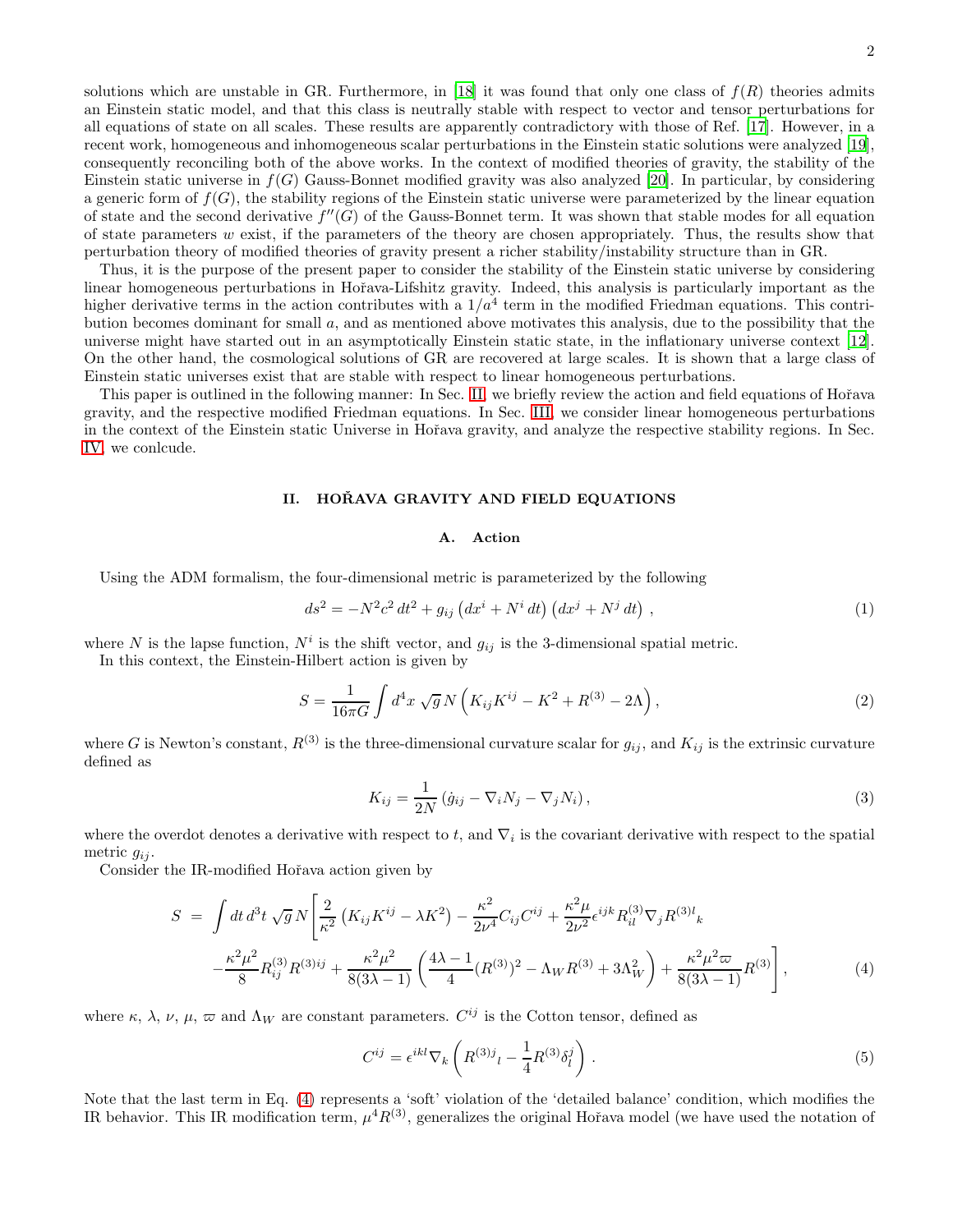Ref. [\[9\]](#page-8-5)). Note that now these solutions with an arbitrary cosmological constant represent the analogs of the standard Schwarzschild- $(A)$ dS solutions, which were absent in the original Ho $\tilde{P}$ ava model [\[9](#page-8-5)].

The fundamental constants of the speed of light c, Newton's constant G, and the cosmological constant  $\bar{\Lambda}$  are defined as

$$
c^{2} = \frac{\kappa^{2} \mu^{2} |\Lambda_{W}|}{8(3\lambda - 1)^{2}}, \qquad G = \frac{\kappa^{2} c^{2}}{16\pi (3\lambda - 1)}, \qquad \bar{\Lambda} = \frac{3}{2} \Lambda_{W} c^{2}.
$$
 (6)

### B. Modified Friedman equations

Consider the homogeneous and isotropic cosmological solution given by the following metric

$$
ds^{2} = -dt^{2} + a^{2}(t) \left[ \frac{dr^{2}}{1 - kr^{2}} + r^{2} (d\theta^{2} + \sin^{2} \theta d\phi^{2}) \right],
$$
\n(7)

where  $k = +1, 0, -1$  corresponds to a closed, flat, and open universe, respectively.

We assume that the matter contribution takes the form of a perfect fluid, with  $\rho$  and p the energy density and the pressure, respectively, so that the modified Friedman equations in Hoˇrava gravity take the following form [\[6](#page-8-2)]

<span id="page-2-2"></span>
$$
\left(\frac{\dot{a}}{a}\right)^2 = \frac{\kappa^2}{6(3\lambda - 1)} \left[\rho + \epsilon \frac{3\kappa^2 \mu^2}{8(3\lambda - 1)} \left(-\frac{k^2}{a^4} + \frac{2k(\Lambda_W - \varpi)}{a^2} - \Lambda_W^2\right)\right],\tag{8}
$$

$$
\frac{\ddot{a}}{a} = \frac{\kappa^2}{6(3\lambda - 1)} \left[ -\frac{1}{2}(\rho + 3p) + \epsilon \frac{3\kappa^2 \mu^2}{8(3\lambda - 1)} \left( \frac{k^2}{a^4} - \Lambda_W^2 \right) \right],
$$
\n(9)

where  $\epsilon = \pm 1$ .

The analytic continuation  $\mu^2 \to -\mu^2$  for the dS case, i.e.,  $\Lambda_W > 0$ , is considered [\[6](#page-8-2)], and the upper (lower) sign denotes the AdS (dS) case. It is interesting to note that the higher derivative term appearing in the action [\(4\)](#page-1-1) contributes with a  $1/a^4$  term, and only exists for  $k \neq 0$ . This term dominates for low values of a, and the general relativistic cosmological solutions are recovered for large scales.

#### <span id="page-2-0"></span>III. THE EINSTEIN STATIC UNIVERSE IN HOŘAVA GRAVITY AND PERTURBATIONS

### A. Field equations

For the Einstein static universe,  $a = a_0 = \text{const}$  and  $k = 1$ , the Ricci scalar becomes  $R = 6/a_0^2$ , (note that for  $\lambda = 1$ , GR is obtained in the IR limit). Furthermore, we consider a linear equation of state,  $p = w\rho$ , so that the field equations in this case are expressed in the following manner

<span id="page-2-1"></span>
$$
\rho_0 = \frac{\epsilon \kappa^2 \mu^2}{a_0^4} \frac{\left[2 + 3a_0^2 (1+w)\varpi \pm \sqrt{4 - 6a_0^2 (1+w)(1+3w)\varpi}\right]}{6(1+w)^2 (3\lambda - 1)},
$$
\n(10)

$$
\Lambda_W a_0^2 = \frac{(1+3w) \mp \sqrt{4 - 6a_0^2(1+w)(1+3w)\varpi}}{3(1+w)},\tag{11}
$$

where  $\rho_0$  and  $p_0$  are the unperturbed energy density and isotropic pressure, respectively. Note that it is useful to introduce the dimensionless parameters  $\Omega := a_0^2 \varpi$  and  $\Lambda = \Lambda_W a_0^2$ . These relationships are useful to be written in this form, as one has a first glance at the existence issue that  $\rho_0$  and  $\Lambda$  should be real, which imposes the following condition

$$
2 - 3(1 + w)(1 + 3w)\Omega \ge 0.
$$
\n(12)

The above inequality needs to be analyzed for the three cases  $w < -1$ ,  $-1 < w < -1/3$  and  $w > -1/3$  which places restrictions on the allowed values of Ω. However, as we are primarily interested in a physically reasonable Einstein static universe, we will furthermore require positivity of the energy density,  $\rho_0 > 0$ . To further simplify the subsequent analysis, we will also assume  $\lambda > 1/3$ .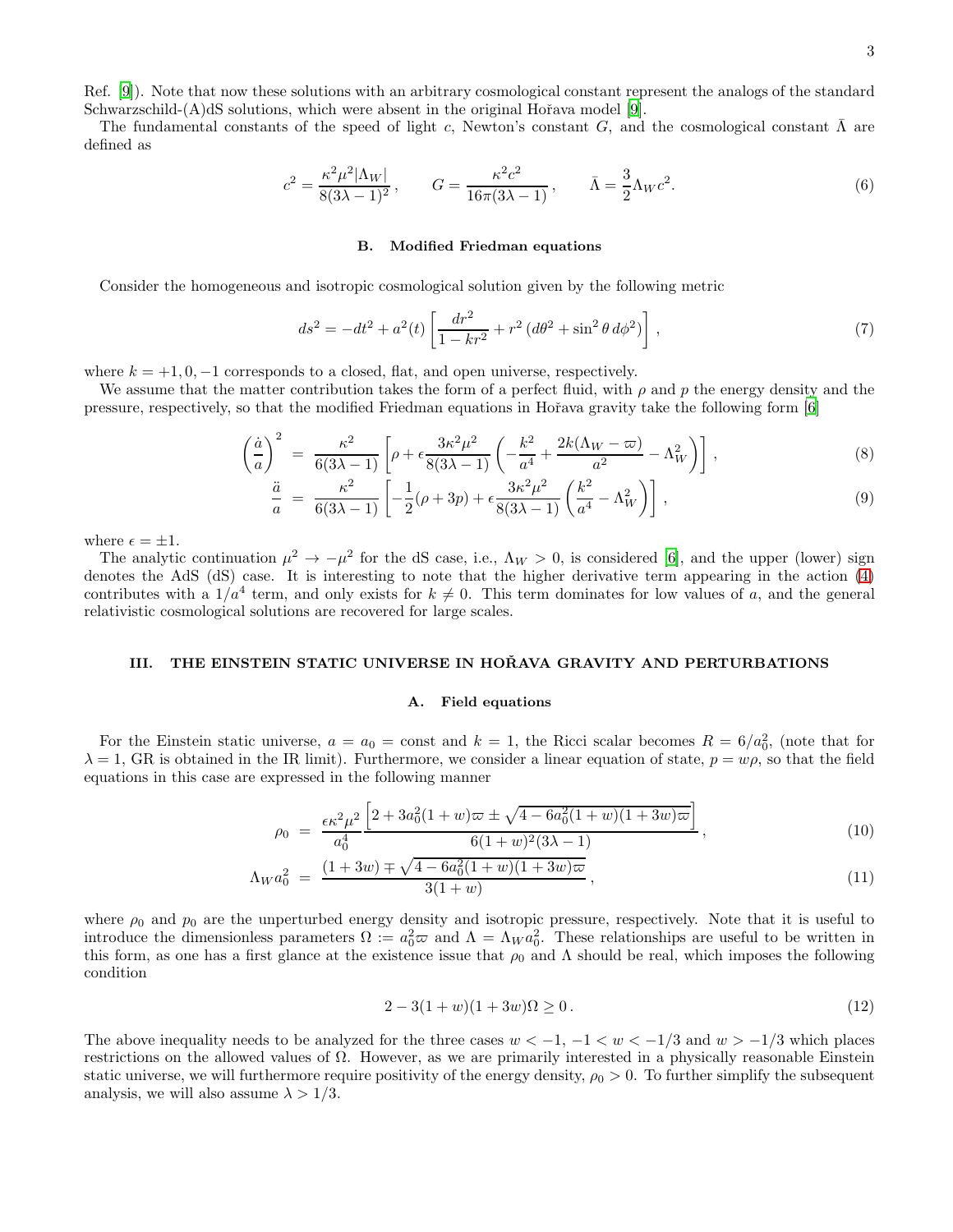These useful conditions imply the following existence conditions for the upper sign of Eq. [\(10\)](#page-2-1):

$$
\epsilon = +1, \quad w < -1, \quad \Omega < \frac{2}{3} \frac{1}{(1+w)(1+3w)},
$$
  
\n
$$
\epsilon = +1, \quad -1 < w < -2/3, \quad \Omega > \frac{2}{3} \frac{1}{(1+w)(1+3w)},
$$
  
\n
$$
\epsilon = +1, \quad -2/3 < w < -1/3, \quad \Omega > -2,
$$
  
\n
$$
\epsilon = +1, \quad -1/3 < w, \quad -2 < \Omega < \frac{2}{3} \frac{1}{(1+w)(1+3w)},
$$
  
\n
$$
\epsilon = -1, \quad -2/3 < w < -1/3, \quad \frac{2}{3} \frac{1}{(1+w)(1+3w)} < \Omega < -2,
$$
  
\n
$$
\epsilon = -1, \quad -1/3 < w, \quad \Omega < -2,
$$
  
\n(13)

which are depicted in the left plots of Figs. [1](#page-4-0) and [2,](#page-4-1) respectively.

For the lower sign, of Eq. [\(10\)](#page-2-1), we find:

$$
\epsilon = +1, \quad w < -1, \quad \Omega < -2, \n\epsilon = +1, \quad w < -1, \quad 0 < \Omega < \frac{2}{3} \frac{1}{(1+w)(1+3w)}, \n\epsilon = +1, \quad -1 < w < -2/3, \quad \frac{2}{3} \frac{1}{(1+w)(1+3w)} < \Omega < -2, \n\epsilon = +1, \quad -1 < w < -1/3, \quad 0 < \Omega, \n\epsilon = +1, \quad -1/3 < w, \quad 0 < \Omega < \frac{2}{3} \frac{1}{(1+w)(1+3w)}, \n\epsilon = -1, \quad w < -2/3, \quad -2 < \Omega < 0, \n\epsilon = -1, \quad -2/3 < w < -1/3, \quad \frac{2}{3} \frac{1}{(1+w)(1+3w)} < \Omega < 0, \n\epsilon = -1, \quad -1/3 < w, \quad \Omega < 0.
$$
\n(14)

which are depicted in the right plots of Figs. [1](#page-4-0) and [2,](#page-4-1) respectively.

The above inequalities with the upper and lower signs, and with  $\epsilon = +1$ , are represented graphically in Fig. [1,](#page-4-0) and with  $\epsilon = -1$  in Fig. [2,](#page-4-1) respectively. Note that there are many configurations which allow for an Einstein static universe. This is in contrast with other modifications of GR, such as  $f(R)$  modified gravity, where there exists a unique background Einstein static universe for every choice of  $f(R)$ .

### B. Linear homogeneous perturbations

In what follows, we analyze the stability against linear homogeneous perturbations around the Einstein static universe given in Eqs. [\(8\)](#page-2-2)-[\(9\)](#page-2-2). Thus, we introduce perturbations in the energy density and the metric scale factor which only depend on time

$$
\rho(t) = \rho_0 + \delta \rho_1(t), \qquad a(t) = a_0 + \delta a_1(t). \tag{15}
$$

Now we consider adiabatic perturbations which also satisfy a linear equation of state,  $\delta p(t) = w \delta \rho(t)$  and linearize the perturbed field equations. Firstly, we consider Eq. [\(8\)](#page-2-2) which upon subtracting the background field equation yields

$$
\delta \rho_1 = \frac{3\epsilon \kappa^2 \mu^2}{2a_0^5 (3\lambda - 1)} (\Lambda - \Omega - 1) \delta a_1.
$$
\n(16)

Next, we perturb the evolution equation [\(9\)](#page-2-2) and eliminate the perturbed energy density by virtue of the latter equation. The resulting second order differential equation for  $\delta a_1$  is given by

$$
\delta a_1''(t) + \frac{\epsilon \kappa^4 \mu^2}{8a_0^4 (3\lambda - 1)^2} \left[ (1 + \Lambda - \Omega) - 3w(1 - \Lambda + \Omega) \right] \delta a_1(t) = 0. \tag{17}
$$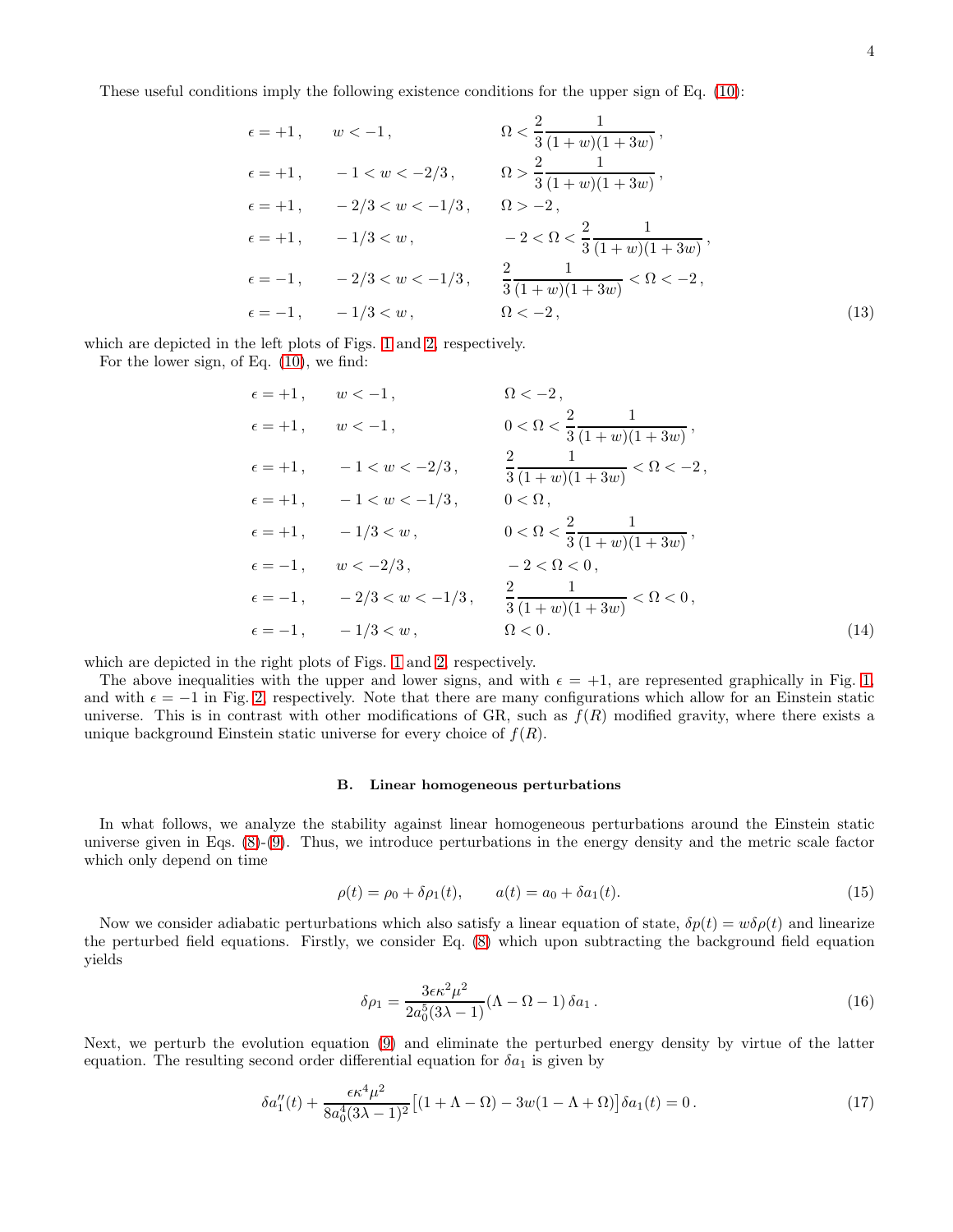

<span id="page-4-0"></span>FIG. 1: Regions of existence in the  $(w, \Omega)$  parameter space for the specific case of  $\epsilon = +1$ . The left panel shows the existence regions for the upper sign of Eq. [\(10\)](#page-2-1), while the right panel is for the lower sign. The different shades of gray correspond to the different inequalitites.



<span id="page-4-1"></span>FIG. 2: Regions of existence in the  $(w, \Omega)$  parameter space for the specific case of  $\epsilon = -1$ . The left panel shows the existence regions for the upper sign of Eq. [\(10\)](#page-2-1), while the right panel is for the lower sign. The different shades of gray correspond to the different inequalitites.

As only the sign of the prefactor of the second term is relevant, we can rescale  $\delta a_1(t)$  appropriately and consider

<span id="page-4-2"></span>
$$
\delta a_1''(t) + \epsilon [(1 + \Lambda - \Omega) + 3w(-1 + \Lambda - \Omega)] \delta a_1(t) = 0.
$$
\n(18)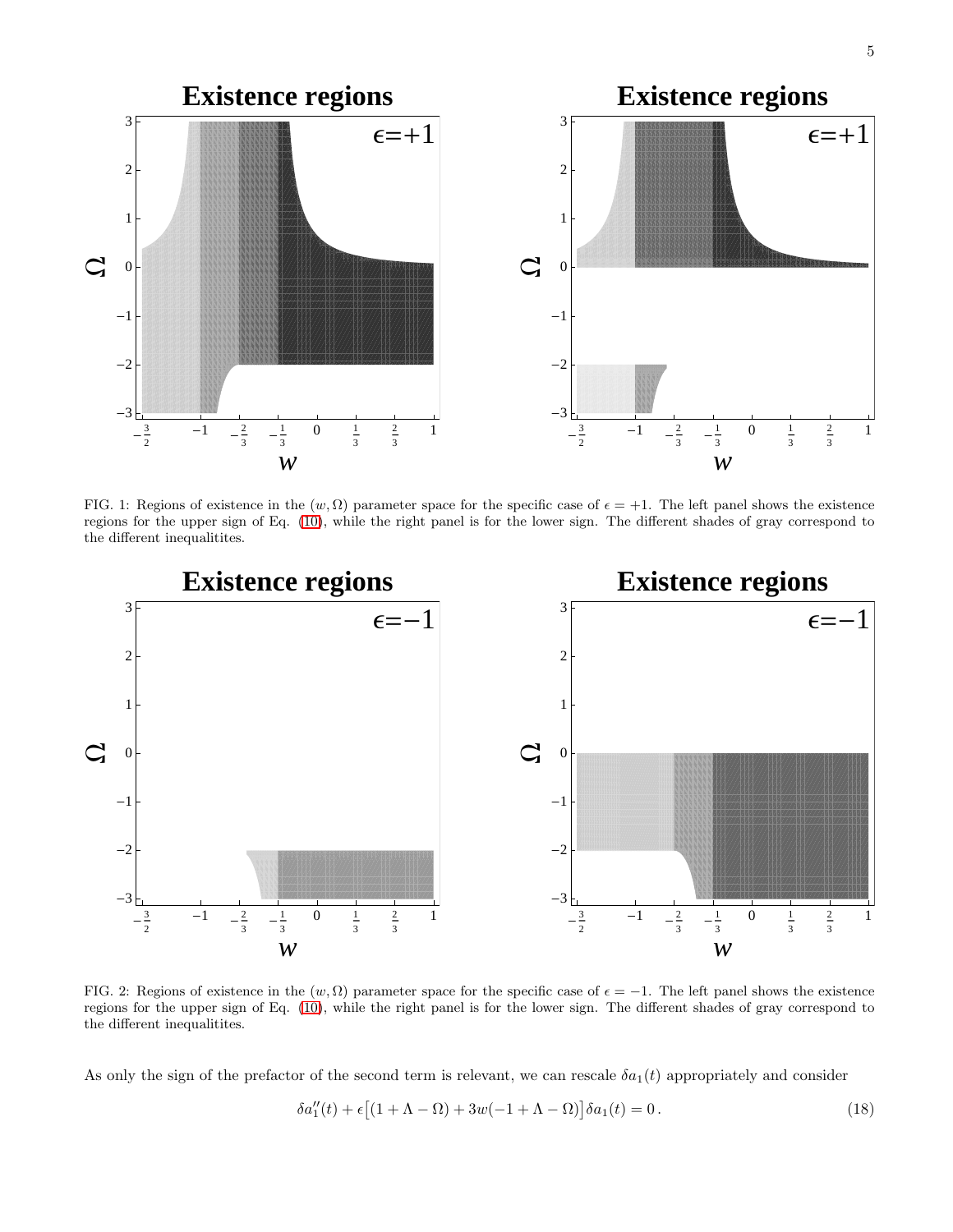Before solving this equation it should be noted that  $\Lambda$  is determined by the background, see Eq. [\(11\)](#page-2-1) and hence this quantity should also be substituted. We find

$$
\Lambda - \Omega = \frac{(1 - 3\Omega) + 3w(1 - \Omega) \mp \sqrt{4 - 6(1 + w)(1 + 3w)\Omega}}{3(1 + w)}.
$$
\n(19)

Using the standard ansatz  $a_1(t) = A \exp(iWt)$ , where A and W are constants, we find that the above differential equation [\(18\)](#page-4-2) provides the following solutions

$$
W = \pm \sqrt{\epsilon} \sqrt{(1 + \Lambda - \Omega) + 3w(-1 + \Lambda - \Omega)}.
$$
\n(20)

#### <span id="page-5-1"></span><span id="page-5-0"></span>C. Stability regions

To analyze the stability regions, first consider the cases  $\epsilon = +1$  ( $\epsilon = -1$ ). Now, the stability conditions impose that the factor within the square root of Eq. [\(20\)](#page-5-0) is positive (negative), which is translated by the following inequalities:

$$
\epsilon = +1 \qquad (1 + \Lambda - \Omega) + 3w(-1 + \Lambda - \Omega) > 0 \,, \tag{21}
$$

$$
\epsilon = -1 \qquad (1 + \Lambda - \Omega) + 3w(-1 + \Lambda - \Omega) < 0. \tag{22}
$$

Since  $\Lambda$  is determined by the background equations, see [\(19\)](#page-5-1), the equations become more complicated. For the upper sign we have:

$$
\epsilon = +1, \quad -1 < w < -1/3, \quad \Omega > \frac{2}{3} \frac{1}{(1+w)(1+3w)},
$$
\n
$$
\epsilon = +1, \quad -1/3 < w < 1/3, \quad \Omega < \frac{2}{3} \frac{1}{(1+w)(1+3w)},
$$
\n
$$
\epsilon = +1, \quad 1/3 < w, \quad \Omega < \frac{1-3w}{1+3w} - \frac{1}{\sqrt{3}} \sqrt{\frac{-1+3w}{1+w}},
$$
\n
$$
\epsilon = +1, \quad 1/3 < w, \quad \frac{1-3w}{1+3w} + \frac{1}{\sqrt{3}} \sqrt{\frac{-1+3w}{1+w}} < \Omega < \frac{2}{3} \frac{1}{(1+w)(1+3w)},
$$
\n
$$
\epsilon = -1, \quad w < -1, \quad \Omega < \frac{2}{3} \frac{1}{(1+w)(1+3w)},
$$
\n
$$
\epsilon = -1, \quad 1/3 < w, \quad \frac{1-3w}{1+3w} - \frac{1}{\sqrt{3}} \sqrt{\frac{-1+3w}{1+w}} < \Omega < \frac{1-3w}{1+3w} + \frac{1}{\sqrt{3}} \sqrt{\frac{-1+3w}{1+w}}, \quad (23)
$$

which are depicted in the left plots of Figs. [3](#page-6-0) and [4,](#page-6-1) respectively.

Finally, for the lower sign we obtain:

$$
\epsilon = +1, \quad w < -1, \quad \frac{1 - 3w}{1 + 3w} - \frac{1}{\sqrt{3}} \sqrt{\frac{-1 + 3w}{1 + w}} < \Omega < \frac{1 - 3w}{1 + 3w} + \frac{1}{\sqrt{3}} \sqrt{\frac{-1 + 3w}{1 + w}},
$$
  
\n
$$
\epsilon = +1, \quad -1 < w < -1/3, \quad \Omega > \frac{2}{3} \frac{1}{(1 + w)(1 + 3w)},
$$
  
\n
$$
\epsilon = +1, \quad -1/3 < w, \quad \Omega < \frac{2}{3} \frac{1}{(1 + w)(1 + 3w)},
$$
  
\n
$$
\epsilon = -1, \quad w < -1, \quad \Omega < \frac{1 - 3w}{1 + 3w} - \frac{1}{\sqrt{3}} \sqrt{\frac{-1 + 3w}{1 + w}},
$$
  
\n
$$
\epsilon = -1, \quad w < -1, \quad \frac{1 - 3w}{1 + 3w} + \frac{1}{\sqrt{3}} \sqrt{\frac{-1 + 3w}{1 + w}} < \Omega < \frac{2}{3} \frac{1}{(1 + w)(1 + 3w)},
$$
  
\n(24)

which are depicted in the right plots of Figs. [3](#page-6-0) and [4,](#page-6-1) respectively.

By combining the existence conditions with the stability conditions, we can identify a large class of Einstein static universes which are stable with respect to homogeneous perturbations. It should also be noted that for the upper sign a Einstein static universe of phantom matter  $(w < -1)$  exists. Superimposing the inequality plots Figs. [1–](#page-4-0)[4](#page-6-1) we can picture the complete parameter space for which the Einstein static universe in IR modified Hořava gravity exits and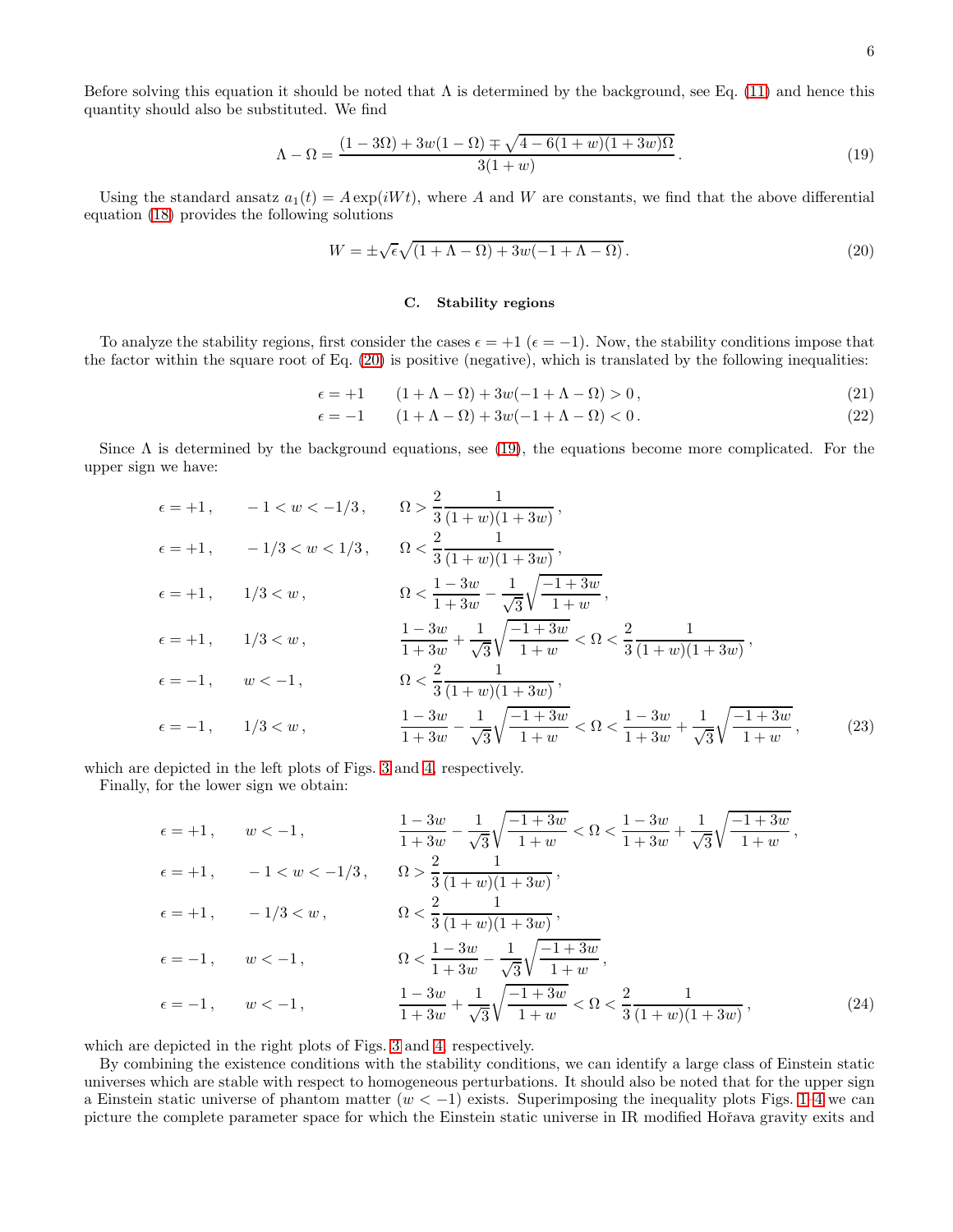



<span id="page-6-0"></span>FIG. 3: Regions of stability in the  $(w, \Omega)$  parameter space (left panel, upper sign; right panel, lower sign), for the specific case of  $\epsilon = +1$ . See the text for details.



<span id="page-6-1"></span>FIG. 4: Regions of stability in the  $(w, \Omega)$  parameter space (left panel, upper sign; right panel, lower sign), for the specific case of  $\epsilon = -1$ . See the text for details.

is stable with respect to linear homogeneous perturbations. This is depicted in Fig. [5](#page-7-4) for the specific case of  $\epsilon = +1$ . For the specific case of  $\epsilon = -1$ , we verify the nonexistence of the Einstein static universe existence/stability regions.

For every parameter choice we can compute the actual value of  $\Lambda$  by using Eq. [\(11\)](#page-2-1). Note, however, that it is very involved to represent the values  $\Lambda$  can attain in general because this would require to plot a surface in the  $(w, \Omega, \Lambda)$ parameter space which satisfies various inequalities simultaneously.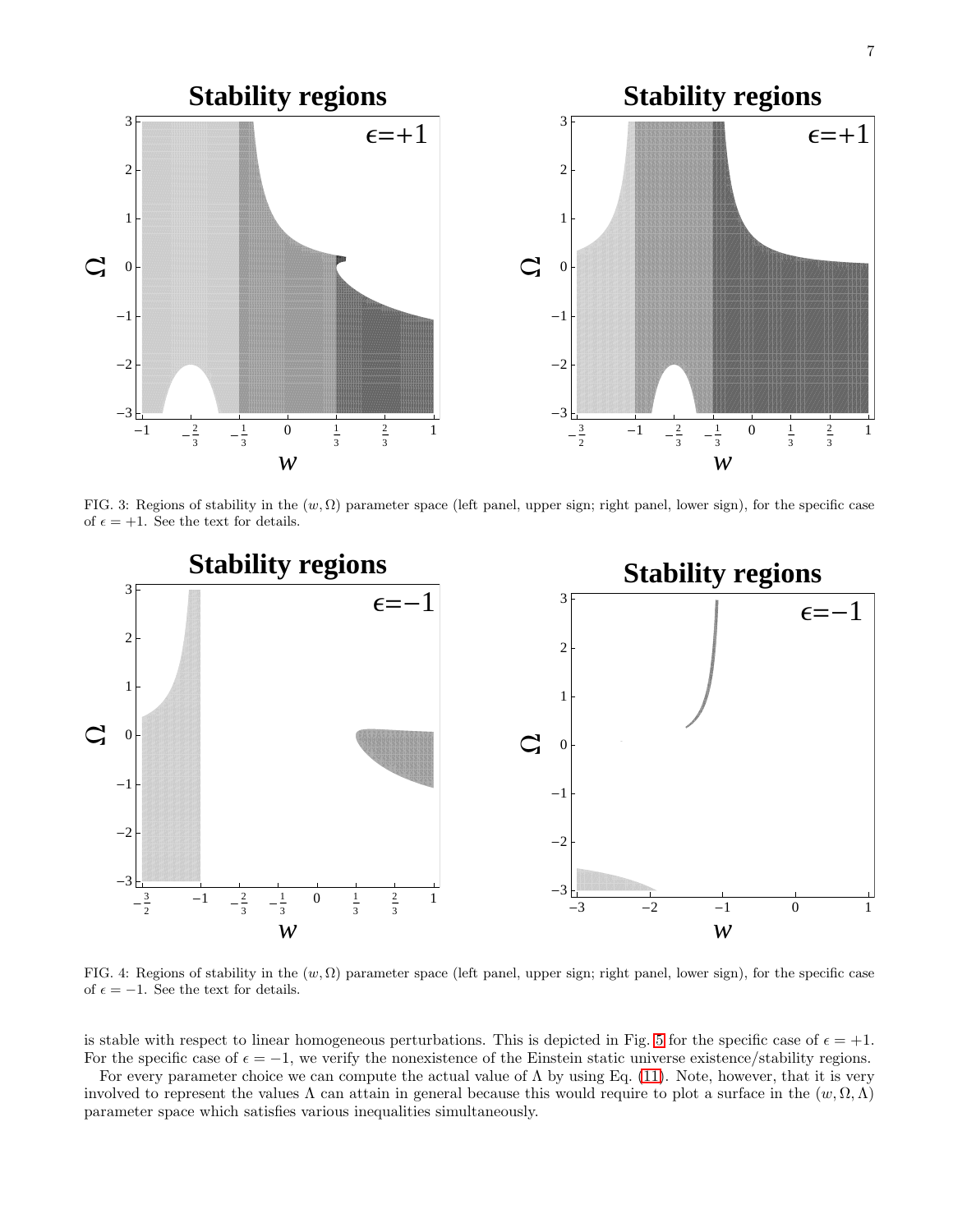

<span id="page-7-4"></span>FIG. 5: Combined region of existence and stability in the  $(w, \Omega)$  parameter space (left panel, upper sign; right panel, lower sign) for the specific case of  $\epsilon = +1$ .

#### <span id="page-7-3"></span>IV. SUMMARY AND DISCUSSION

The Einstein static universe has recently been revived as the asymptotic origin of an emergent universe, namely, as an inflationary cosmology without a singularity [\[12](#page-8-8)]. The role of positive curvature, negligible at late times, is crucial in the early universe, as it allows these cosmologies to inflate and later reheat to a hot big-bang epoch. An attractive feature of these cosmological models is the absence of a singularity, of an 'initial time', of the horizon problem, and the quantum regime can even be avoided. Furthermore, the Einstein static universe was found to be neutrally stable against inhomogeneous linear vector and tensor perturbations, and against scalar density perturbations provided that the speed of sound satisfies  $c_s^2 > 1/5$  [\[23](#page-8-17)]. Further issues related to the stability of the Einstein static universe may be found in Ref. [\[24\]](#page-8-18).

In this work we have analyzed linear homogeneous perturbations around the Einstein static universe in the context of IR modified Hoˇrava gravity. In particular, perturbations in the energy density and the metric scale factor were introduced, a linear equation of state,  $p(t) = w\rho(t)$ , was considered, and finally the linearized perturbed field equations and the dynamics of the solutions were analyzed. It was shown that stable modes for all equation of state parameters w exist and, in particular, the complete parameter space for which the Einstein static universe in IR modified Hořava gravity exits and is stable with respect to linear homogeneous perturbations was presented. Thus, as in Refs. [\[17](#page-8-13), [18](#page-8-14), [19,](#page-8-15) [20\]](#page-8-16) our results show that perturbation theory of modified theories of gravity present a richer stability/instability structure that in general relativity. Finally, it is of interest to extend our results to inhomogeneous perturbations in the spirit of Ref. [\[19](#page-8-15)], and to include the canonical scalar field case. Work along these lines is presently underway.

<span id="page-7-0"></span><sup>[1]</sup> P. Horava, JHEP **0903**, 020 (2009).

<span id="page-7-1"></span><sup>[2]</sup> P. Horava, Phys. Rev. D **79**, 084008 (2009).

<span id="page-7-2"></span><sup>[3]</sup> T. P. Sotiriou, M. Visser and S. Weinfurtner, [arXiv:0904.4464](http://arxiv.org/abs/0904.4464) [hep-th]; M. Visser, [arXiv:0902.0590](http://arxiv.org/abs/0902.0590) [hep-th]; P. Horava, Phys. Rev. Lett. 102, 161301 (2009); J. Kluson, JHEP 0907 (2009) 079 [\[arXiv:0904.1343](http://arxiv.org/abs/0904.1343) [hep-th]]. R. G. Cai, Y. Liu and Y. W. Sun, JHEP 0906, 010 (2009); B. Chen and Q. G. Huang, [arXiv:0904.4565](http://arxiv.org/abs/0904.4565) [hep-th]; D. Orlando and S. Reffert, [arXiv:0905.0301](http://arxiv.org/abs/0905.0301) [hep-th]; R. G. Cai, B. Hu and H. B. Zhang, [arXiv:0905.0255](http://arxiv.org/abs/0905.0255) [hep-th]; T. Nishioka, [arXiv:0905.0473](http://arxiv.org/abs/0905.0473) [hepth]; J. Kluson, Phys. Rev. D 80, 046004 (2009) [\[arXiv:0905.1483](http://arxiv.org/abs/0905.1483) [hep-th]]. M. Li and Y. Pang, [arXiv:0905.2751](http://arxiv.org/abs/0905.2751) [hep-th]; C. Charmousis, G. Niz, A. Padilla and P. M. Saffin, [arXiv:0905.2579](http://arxiv.org/abs/0905.2579) [hep-th]; T. P. Sotiriou, M. Visser and S. Weinfurtner,